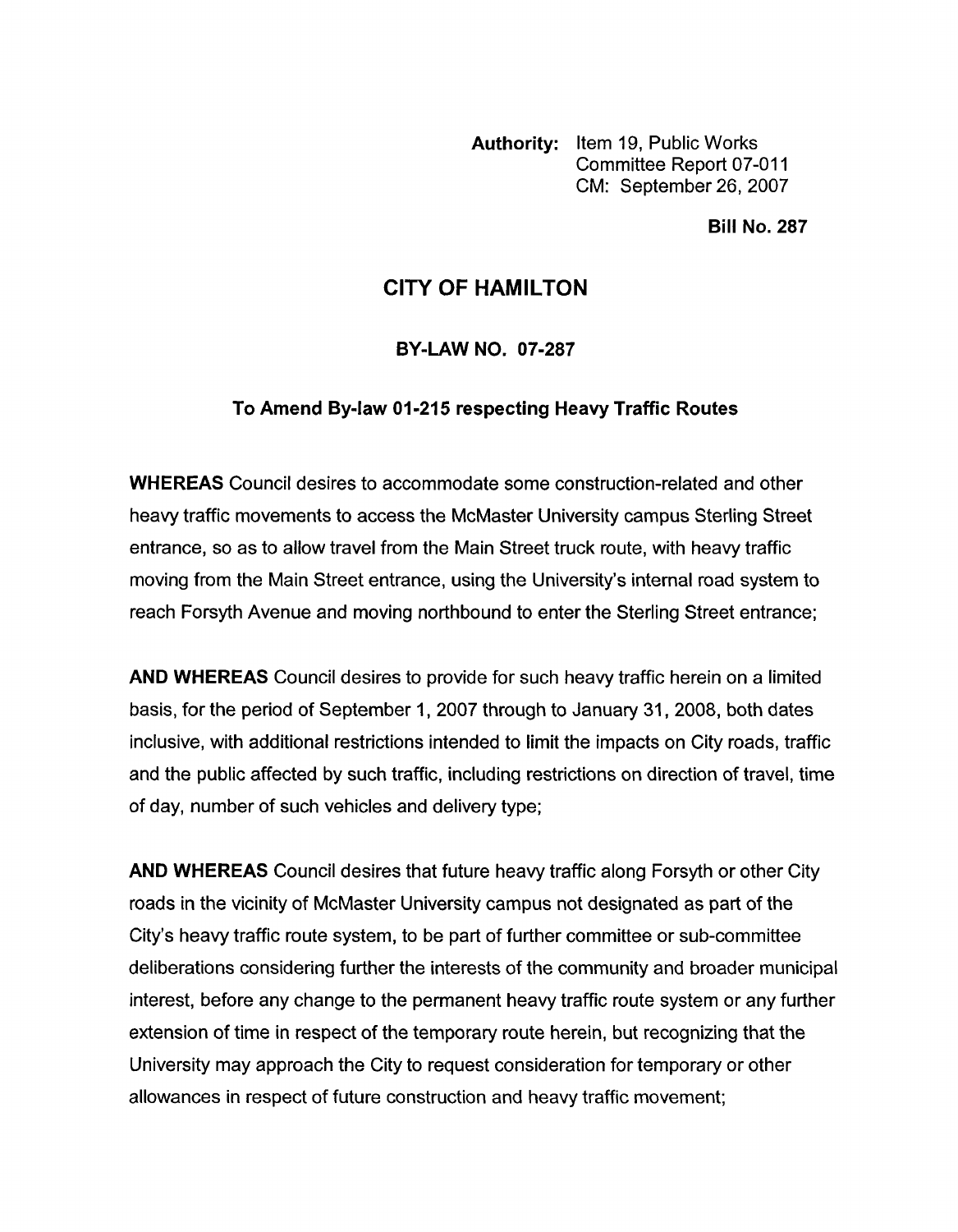To Amend By-law No. 01-215, Respecting Heavy Traffic Routes Page 2 of **4** 

**AND WHEREAS** the City of Hamilton requires McMaster University's cooperation in directing and accommodating heavy traffic having destinations on McMaster University grounds through their internal road system, with signage on University roadways, by efforts to control the number of such vehicles entering the University through the Sterling Street entrance and using Forsyth Avenue, and in sharing information with the City in respect of same to ensure heavy traffic is in compliance with the restrictions herein, and further requires McMaster's cooperation in sharing information on its truck management plans both short and long term, and on construction and other heavy traffic movements and other truck data to allow further consideration of heavy traffic needs and impacts by the City;

**AND WHEREAS** of the **18th** day of September 2001 , the Council if the City of Hamilton enacted By-law No. 01-215 to regulate traffic;

**AND WHEREAS** Sections **8, 9** and 10 of the *Municipal Act,* 2001, *S. 0.* 2001 , c. 25 as amended, authorize the City of Hamilton to pass by-laws as necessary or desirable for the public and municipal purposes, and in particular paragraphs **4** through 8 of subsection 10(2) authorize by-laws respecting: assets of the municipality, the economic, social and environmental well-being of the municipality, health, safety and well-being of persons, the provision of any service or thing considered necessary or desirable for the public, and the protection of persons and property;

**NOW THEREFORE** the Council of the City of Hamilton enacts as follows:

- 1. Schedule 33 respecting Heavy Traffic Lanes of By-law 01-215 as amended, be further amended by adding the following as fifth and sixth columns:
	- (a) in Column five, under a heading of "Destination", the destination for the heavy traffic movement; and
	- (b) in Column six, under a heaving of "Purposes and Numbers of Vehicles", the purpose of the pick-up, delivery or other attendance of the heavy traffic at its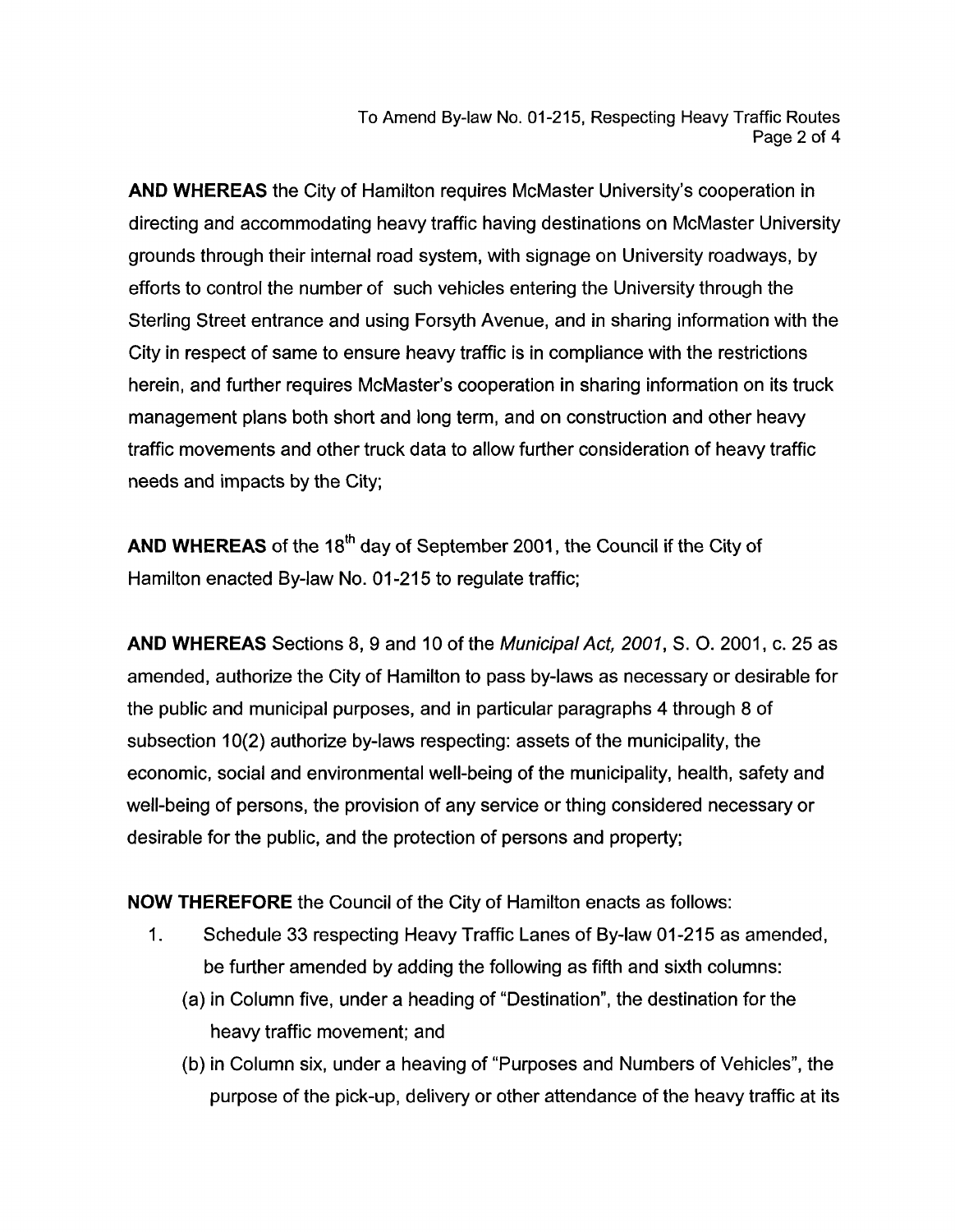To Amend By-law No. 01-215, Respecting Heavy Traffic Routes Page 3 of **4**  destination and the numbers of such vehicles permitted within the restrictions provided.

- 2. Schedule 33 respecting Heavy Traffic Lanes of By-law 01-215 as amended, be further amended by adding the following in a row in the respective columns indicated, in section E (Hamilton) of the said Schedule:
	- (a) under Column 1 for name of the street: "Forsyth Avenue";
	- (b) under Column 2 for the limits of the said highway where the prohibition is in force: "from Sterling Street to the point Forsyth Avenue ends at the internal road system of McMaster University";
	- (c) under Column 3 for the lane or lanes and direction of travel where heavy traffic is permitted notwithstanding the prohibition: "east curb lane, being the northbound direction of Forsyth Avenue only";
	- (d) in Column **4** being the times and days of week when heavy traffic is permitted: "from **8:45** a.m. to 3:15 p.m. from Monday to Friday both days inclusive, but excepting holidays,
	- (e) in Column 5 being the destination of the heavy traffic: "McMaster University Sterling Street Entrance"
	- (f) in Column 6 being the purpose and number of vehicles constituting heavy traffic permitted: "A maximum of fifteen (15) vehicles per day for construction purposes entering the McMaster University entrance at Sterling Street and a maximum of ten (10) vehicles per day for other McMaster University purposes entering such entrance".
- **3.** Subsection 56(7) of By-law No. 01-215 as amended, originally being subsection 56(6) as added by amending by-law No. 02-181 and subsequently renumbered, be further amended by the following sentence at the end: "Further where a destination or limit on a category of heavy traffic or number of such vehicles is provided respectively in columns 5 or 6 of Schedule 33, no person shall drive any vehicle included in the definition of heavy traffic on any highway set out in Column 1 thereof, between the limits set out in Column 2 thereof, in